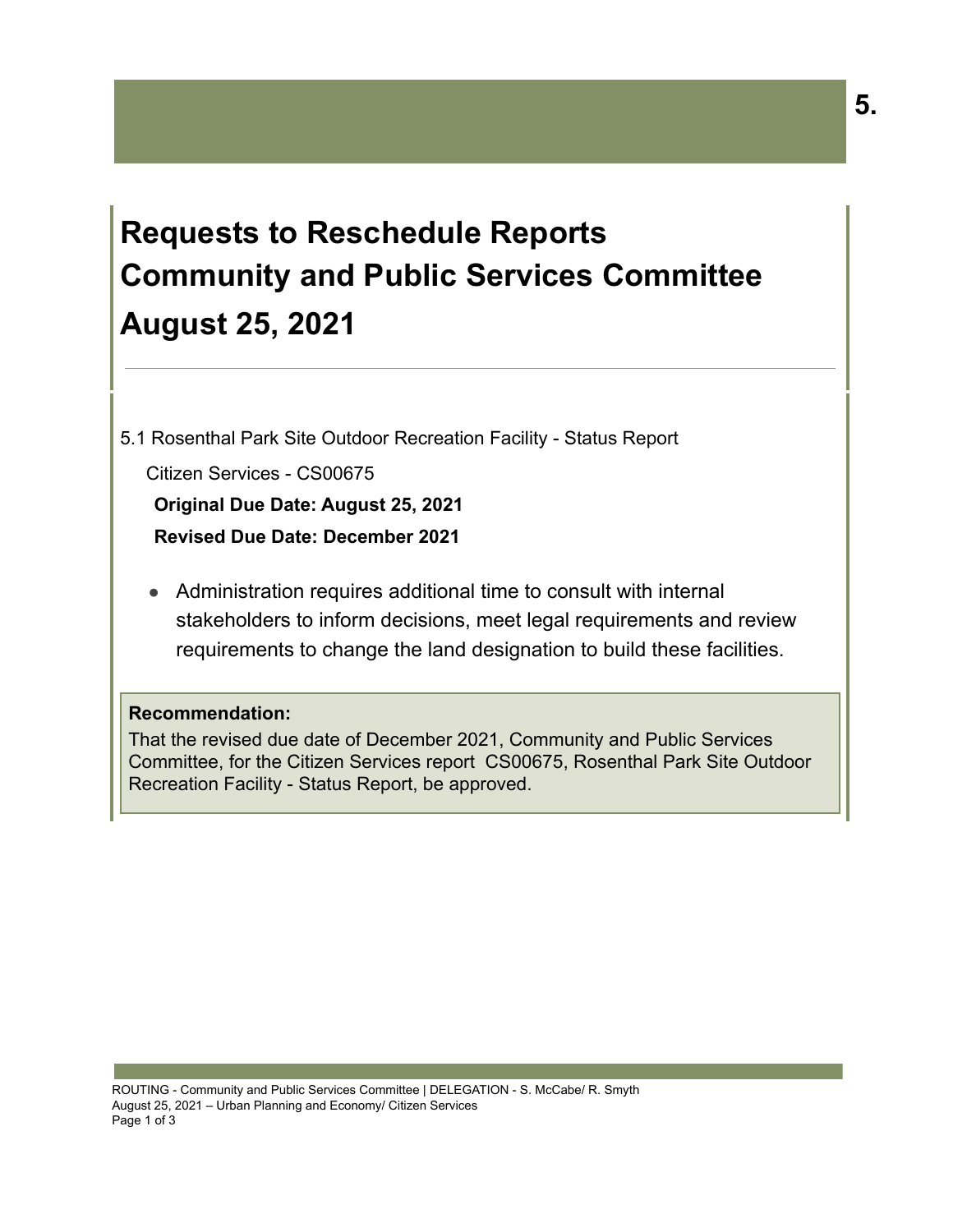5.2 Designated Driver Services Options Urban Planning and Economy - UPE00676 **Original Due Date: August 25, 2021 Revised Due Date: March 2022**

● Additional time is requested for Administration to align with other municipalities and the province, as well as engage with industry to better understand their needs, and align this work with the annual Vehicle for Hire work plan report scheduled annually in March.

## **Recommendation:**

That the revised due date of March 2022, Community and Public Services Committee, for the Urban Planning and Economy report UPE00676, Designated Driver Services Options, be approved.

5.3 Air Conditioners - Possible Tools to Minimize Nuisance Conditions

Urban Planning and Economy - UPE00423

**Original Due Date: August 25, 2021 Revised Due Date: Second Quarter 2022**

● Additional time requested as an extended timeline will allow for data collection, analysis and alignment with other reports.

## **Recommendation:**

That the revised due date of Second Quarter 2022, Community and Public Services Committee, for the Urban Planning and Economy report UPE00423, Air Conditioners - Possible Tools to Minimize Nuisance Conditions, be approved.

ROUTING - Community and Public Services Committee | DELEGATION - S. McCabe/ R. Smyth August 25, 2021 – Urban Planning and Economy/ Citizen Services Page 2 of 3